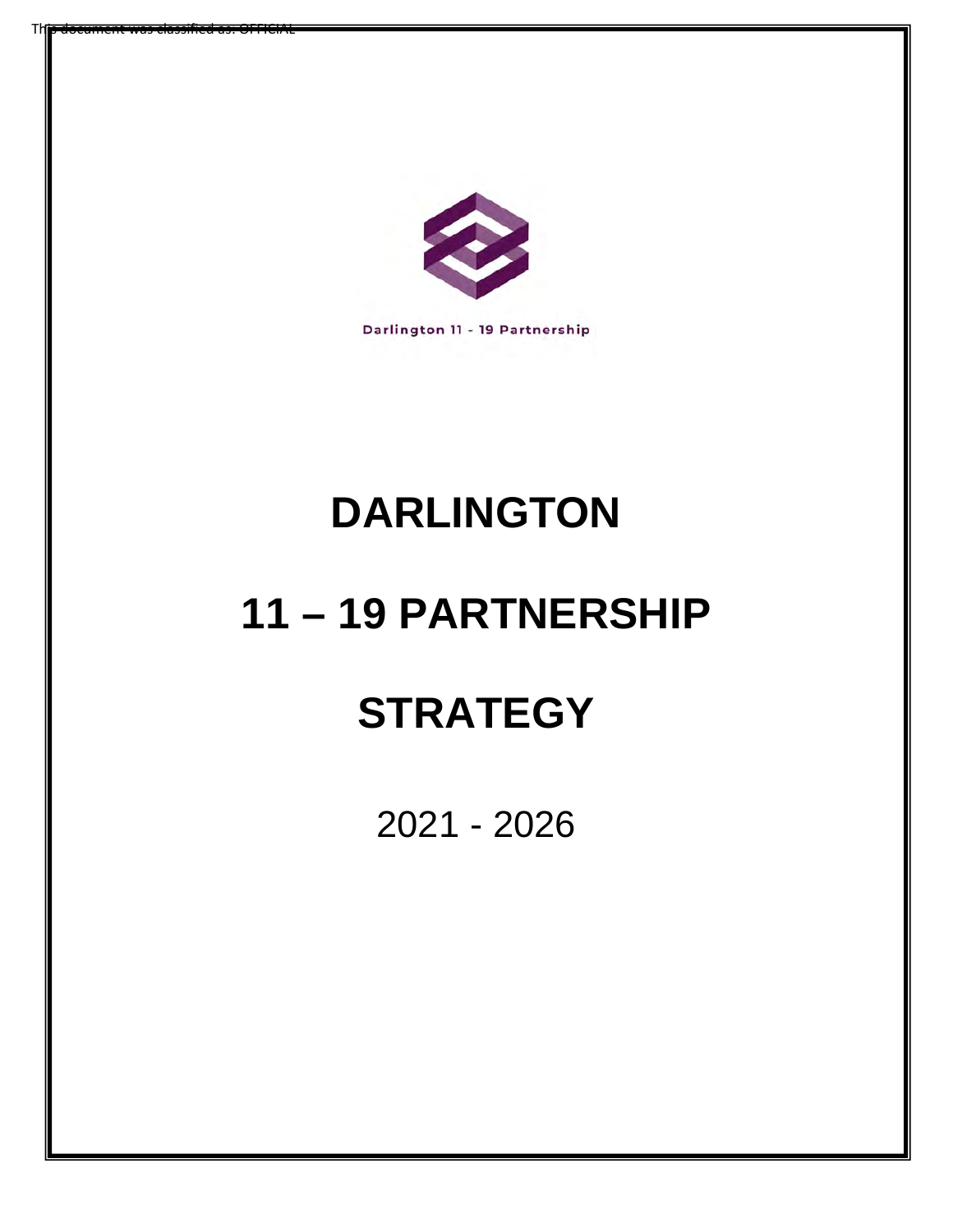## **CONTENTS**

- 1 Introduction
- 2 A Vision for Darlington
- 3 Context
- 4 Local Context: A Picture of Darlington
- 5 Structures
- 6 Strategic Priorities

# **APPENDICES:**

- $\overline{A}$ Partnership Agreement
- $\mathsf B$ 11 – 19 Partnership Sub-group structure
- $\mathsf{C}$ Wider Group Structure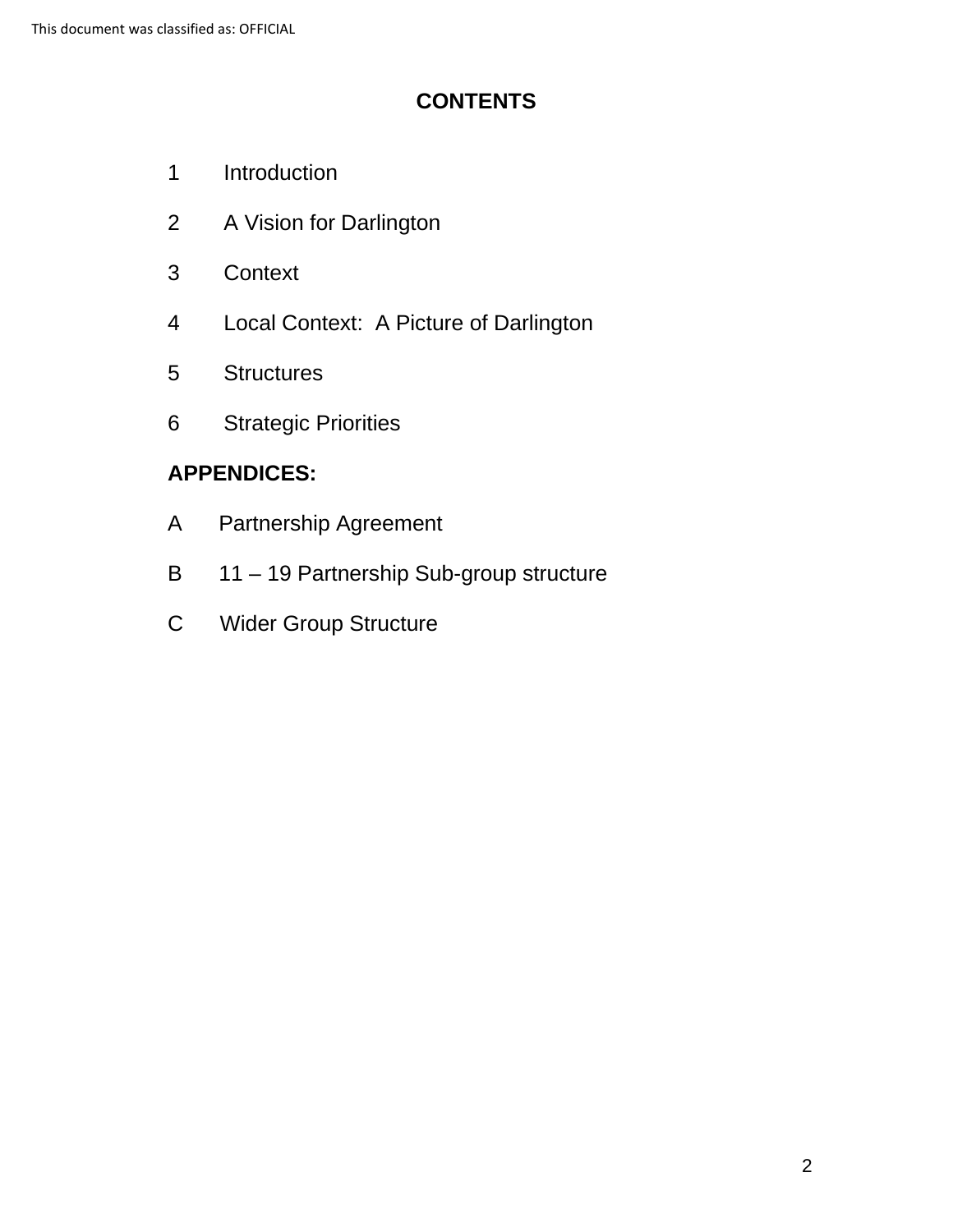### **1 INTRODUCTION**

The 11 – 19 Partnership exists to work together for the good of young people in the area. This document sets out the strategic intent of the Partnership.

#### **2 A VISION FOR DARLINGTON**

 expertise to improving the quality of experience and outcomes for all 11-19 year 19 year olds. Whilst the contribution of each provider may be unique in reflecting It is the Partnership vision that all partners shall contribute their time, support and olds in Darlington. This may be through improvements in standards, collaboration, developments in inclusion or increases in opportunities for all of Darlington's 11 its own mission and values, all partners shall work together with a collegiate ethos for the benefit of Darlington's young people.

### **3 CONTEXT**

 It is important that within the Darlington 11-19 Partnership Strategy we acknowledge how the education and training provision offered by the Partnership contributes to the wider economic and skills agenda.

 At a sub-regional level the Partnership works closely with the Tees Valley Combined Authority. Three of the six priorities identified in their strategic economic plan (plan) relate to the partnerships work and are as follows:

- Supporting education innovation and collaboration
- Developing a skills system for business growth
- Transforming careers and enterprise education

people and professionals. One of the outputs of that has been the production of a [Tees Valley Skills Portal](https://teesvalley-ca.gov.uk/teesvalleyskills/)  which incorporates [TeesValleyCareers.com.](https://www.teesvalleycareers.com/students/) These are available both to young

 being '*the right people*'. And within that theme there are two actions: Locally, the [Economic Strategy for Darlington 2012-2026](https://www.darlington.gov.uk/media/1021/economic_strategy_2012-2026.pdf) has four themes, one

 *Action 2 – to retain talent in the local labour market Action 1 - to improve the skills of the labour force (current and future) to ensure they match the needs of existing and potential employers* 

By continuing to raise skills levels, working closely with the combined authority, the Partnership continues to make a strong contribution to economic prosperity and the future of the young people we work with.

#### **4 LOCAL CONTEXT: A PICTURE OF DARLINGTON**

Within Darlington there are six 11-16 academies, one 11-18 academy, one 2-16 academy and one 2–18 academy offering specialist SEND provision. Carmel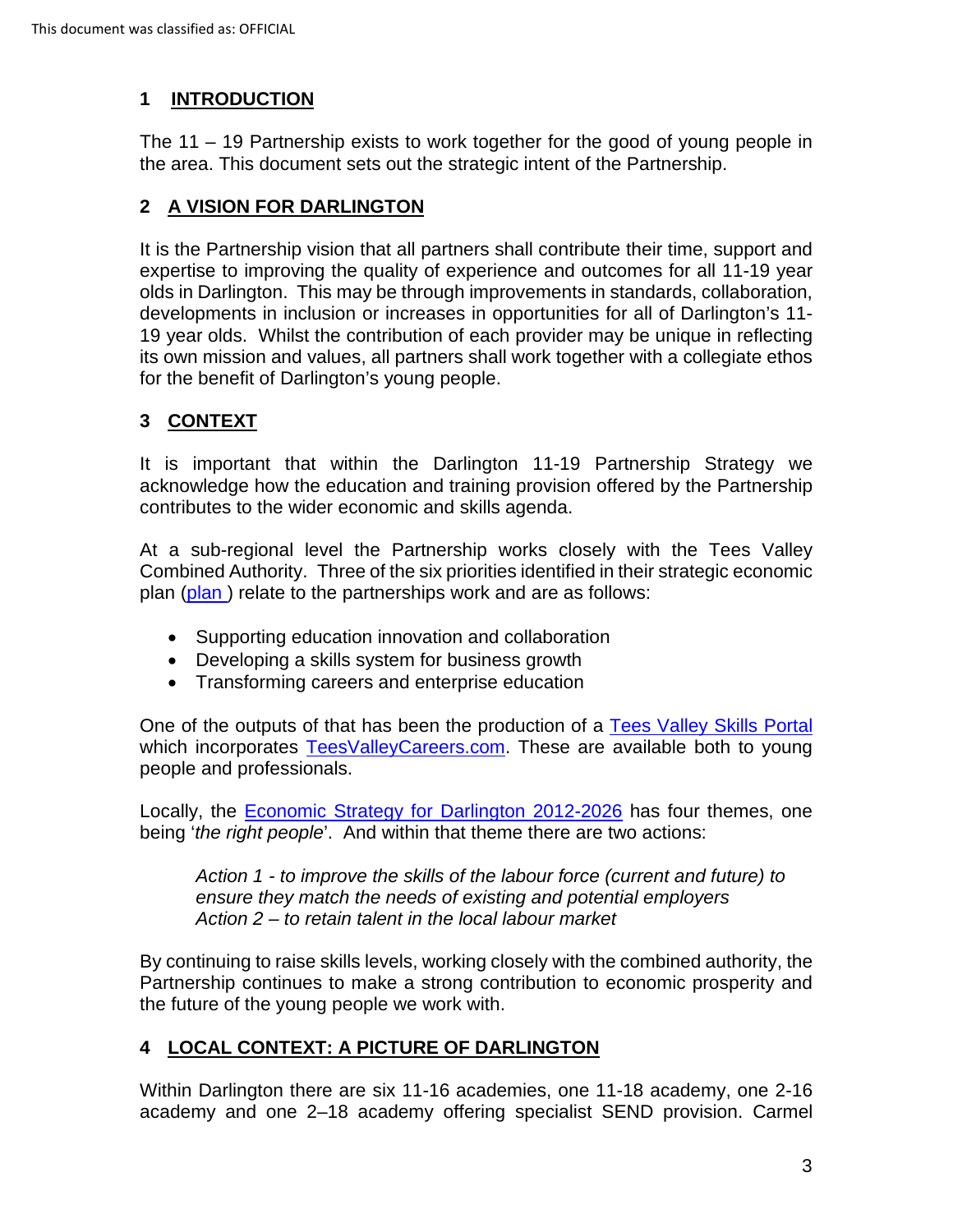College, the 11-18 academy, is also a Research School. There is a secondary maintained PRU.

 Post-16 provision is located across a general further education college, a sixth form college, a school sixth form and Teesside University, which has a campus in Darlington. There are also a small number of other providers, including Darlington Borough Council Learning & Skills.

### **5 STRUCTURES**

provision and participation in learning within the Borough of Darlington.<br>Membership of the Partnership comprises: The **11-19 Partnership** in Darlington is the strategic body providing leadership, management, planning, coordination and accountability for 11-19 learning

- Headteachers and Principals of secondary schools (including academies and PRUs) and Chief Executives of multi-academy trusts
- Principals of Darlington College and Queen Elizabeth Sixth Form College
- The Assistant Director of Education and Inclusion, Darlington Borough Council, who may be accompanied by officers

 schools. The Chair of the Leadership Group also attends 11 – 19 Partnership A primary school Headteacher attends as an observer to represent primary meetings.

 The Partnership meets five times a year. Full details of the Partnership Agreement, which was approved by members in July 2021, can be seen in **Appendix A.** 

 the Partnership through the Head of Education Partnerships by: **The Education Partnerships team** within the local authority provides support to

- providing administrative support and Partnership management support
- implementing the quality assurance system for alternative and collaborative provision
- managing the Transition Support programme and associated data sharing between schools and post-16 providers in Darlington
- undertaking development work as required by the Partnership
- providing support and advice on policy and funding issues as required by the Partnership

Sub-groups and working groups assist the 11-19 Partnership in its work.

#### **The 11-19 Partnership sub-group structure** is shown in **Appendix B.**

 **The Leadership Group** comprises representatives from schools, colleges and Darlington Borough Council who have a significant responsibility for the development of the 11-19 curriculum and leadership in schools and colleges.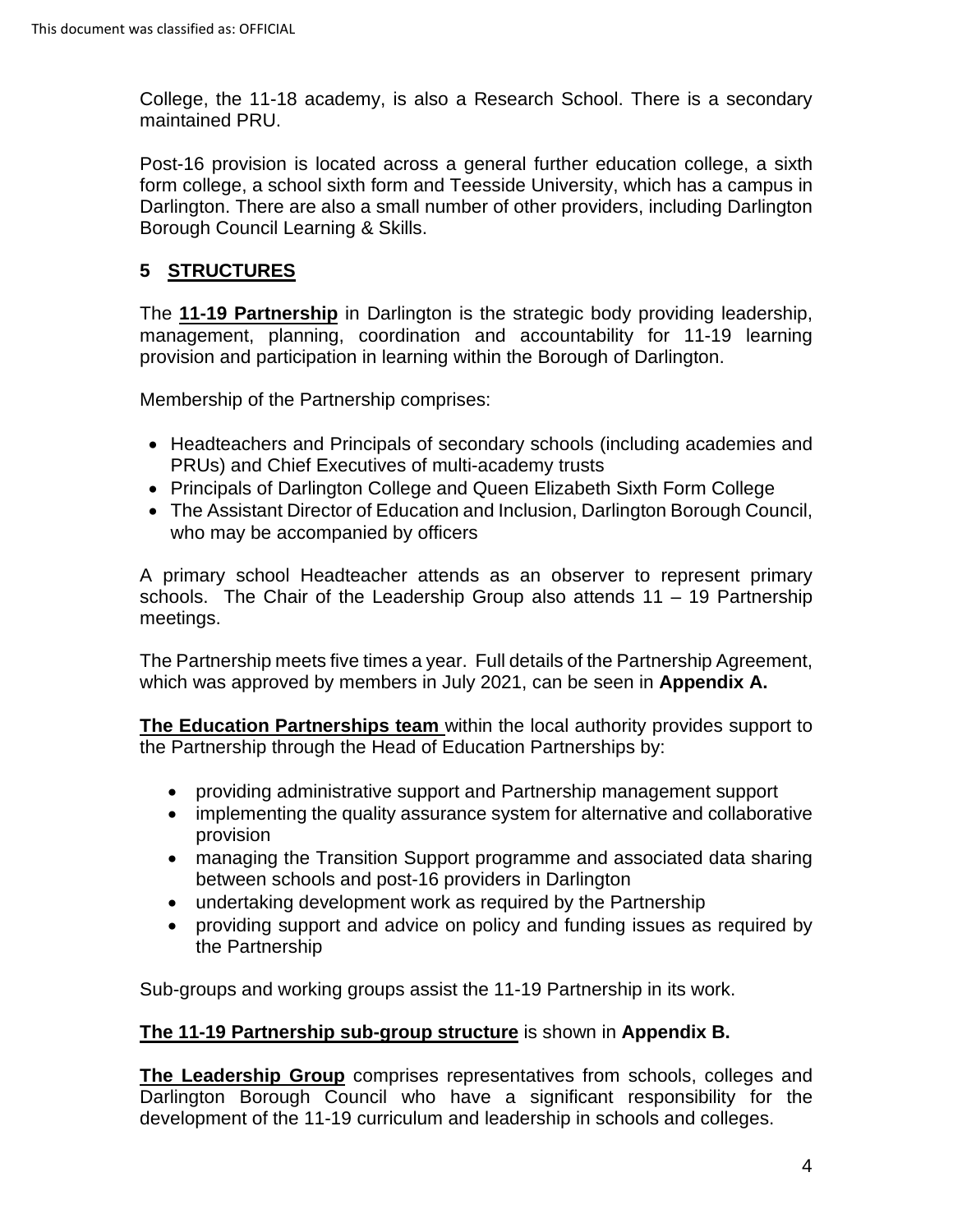Partnership on the development of the areas below, and to devise, implement and The remit of the group is to consider, advise and report regularly to the 11-19 review strategies to respond to initiatives and develop these areas:

- Personal development, behaviour, well-being and attendance
- Providing an appropriate curriculum and qualification reform
- Improving standards through Teaching and Learning
- Achieving smooth transitions from KS2 to KS3 and from KS4 to KS5
- Quality assurance arrangements for collaborative and alternative provision
- 11-19 collaborative protocols
- Co-ordination of the curriculum Subject Network Groups

**The CEIAG Forum** comprises representatives from schools, colleges and Darlington Borough Council Learning & Skills whose primary responsibilities are related to Careers Education, Information Advice and Guidance (CEIAG). The forum is chaired by a member of the Education and Inclusion Service. The forum's remit is to consider, advise and report regularly to the 11-19 Partnership on the implementation of:

- Impartial guidance expectations for all 11-19 providers
- National CEIAG standards, strategy and local protocols
- Arrangements related to the raising of the participation age and other related policy changes such as progression measures
- Information, Advice and Guidance (IAG) and careers education arrangements to raise aspirations and participation
- Developments in CEIAG best practice through networking and communication
- • Sharing labour market intelligence (LMI) such as that available through the Tees Valley Skills Portal
- Supporting the development of work related skills through employer engagement, work experience and other initiatives
- Providing feedback through the Chair to the TVCA Careers Group

 Education Partnerships team. **The Transition Support Group** comprises Lead Mentors from Darlington College, Queen Elizabeth Sixth Form College and a representative from Darlington Borough Council Learning & Skills. The group is chaired by a member of the

The remit of the group covers:

- • Management of the arrangements for the Transition Support Scheme (pre-16 to post-16)
- Ensuring inclusion of all key partners in Darlington: Darlington College, Queen Elizabeth Sixth Form College, Darlington Borough Council Learning & Skills, all secondary schools including Rise Carr College, HHTS and Beaumont Hill Academy
- Regular review of the Transition Support Scheme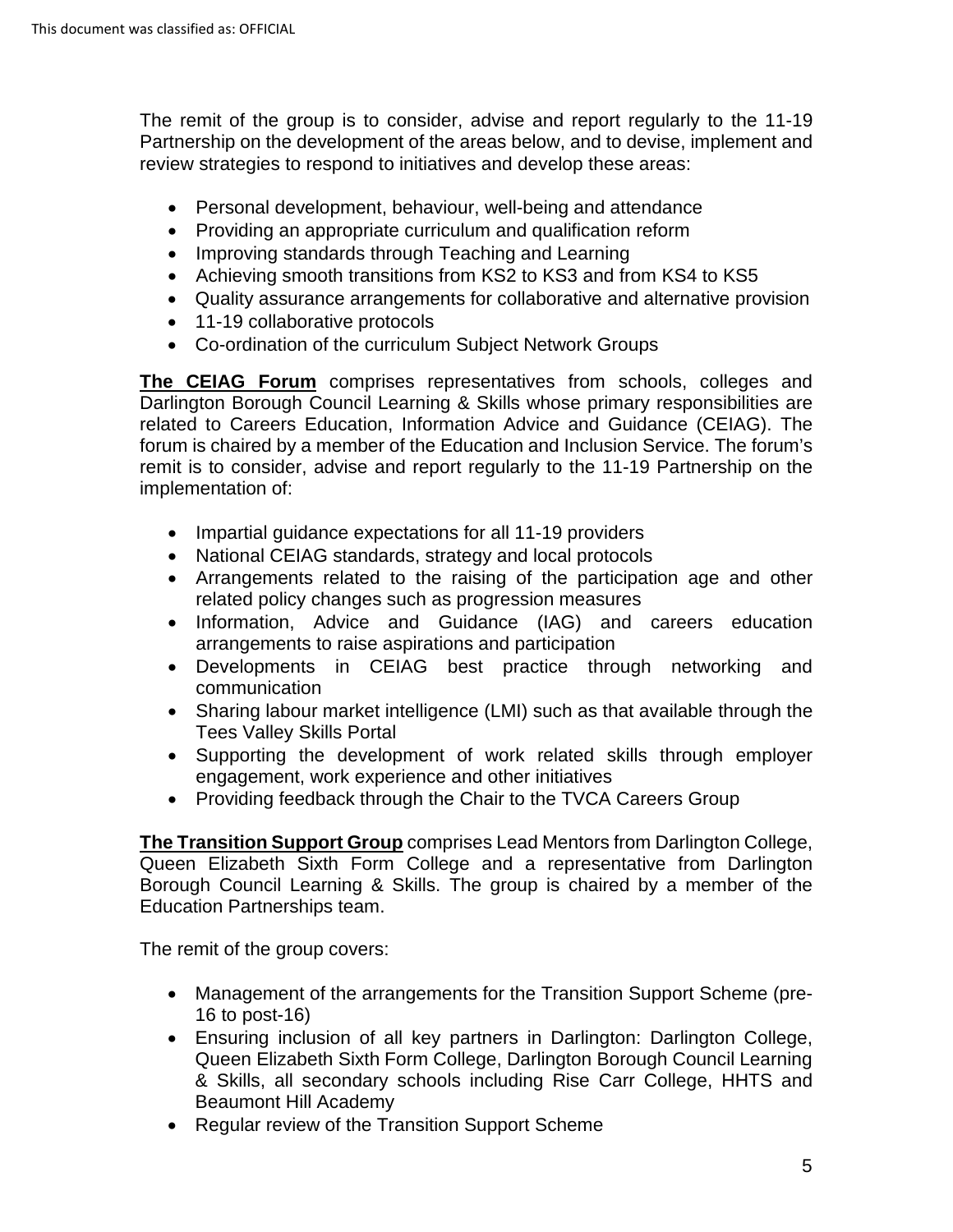**Exams Officers Group** comprises Examination Officers from secondary schools, colleges and Darlington Borough Council Learning & Skills. The group is chaired by a member of the Education Partnerships team.

The remit of the group covers:

- Review of examination arrangements and good practice
- Joint Council for Qualifications (JCQ) and Awarding Body updates
- Access arrangements for examinations
- Training opportunities for Examination Officers
- Training opportunities for invigilators
- Reformed curriculum areas
- Other areas of interest for Examination Officers as appropriate

The 11 – 19 Partnership exists within a wider structure, shown in **Appendix C**.

#### **6 STRATEGIC PRIORITIES**

 – 2026. The 11 – 19 Partnership has adopted the strategic priorities listed below for 2021

Collaborative approaches to:

- Covid recovery and future resilience
- Response to the recent Ofsted review of sexual abuse in schools and colleges
- Achieving smooth transitions from KS2 to KS3 and from KS4 to KS5, that ensure continuous learner progress
- Personal development, behaviour, well-being and attendance
- Inclusive, accessible and appropriate education for all
- Pupil place planning
- Ensuring an appropriate range of high-quality provision to meet the needs of all students
- Providing an appropriate curriculum
- Changes in national policy

 On an annual basis, the 11 – 19 Partnership will adopt 2 areas of work to support the strategic priorities above during that academic year. Progress on these areas of work will be reviewed on a regular basis.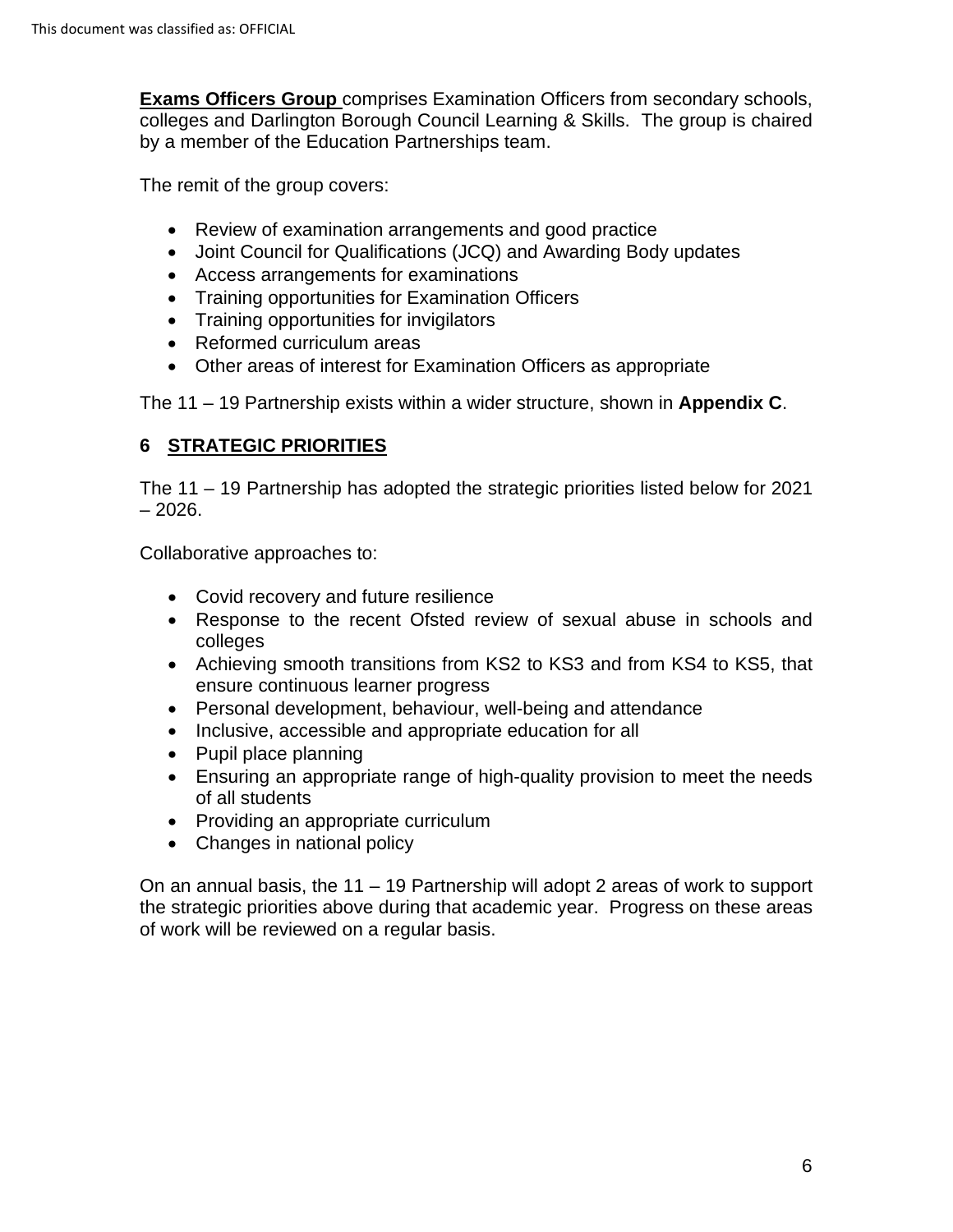#### **APPENDIX A – Partnership Agreement**



Darlington 11 - 19 Partnership

# **Partnership Agreement – July 2021**

#### **1. Introduction**

- of all children and young people aged 11 19. **1.1**This document provides a framework and structure within which an 11-19 Partnership can develop and implement its plans in Darlington for the benefit
- to this agreement. **1.2**For the sake of clarity the provisions of the Partnership Act 1890 do not apply

#### **2. Purpose**

**2.1** The 11-19 Partnership is defined by its strategic role in:

**2.1.1** Agreeing the vision for 11-19 learning that is consistent with local and national priorities

- **2.1.2** Working collaboratively to improve outcomes for young people
- **2.1.3** Working on the following strategic priorities:

Collaborative approaches to:

- Covid recovery and future resilience
- • Response to the recent Ofsted review of sexual abuse in schools and colleges
- Achieving smooth transitions from KS2 to KS3 and from KS4 to KS5, that ensure continuous learner progress
- Personal development, behaviour, well-being and attendance
- Inclusive, accessible and appropriate education for all
- Pupil place planning
- Ensuring an appropriate range of high-quality provision to meet the needs of all students
- Providing an appropriate curriculum
- Changes in national policy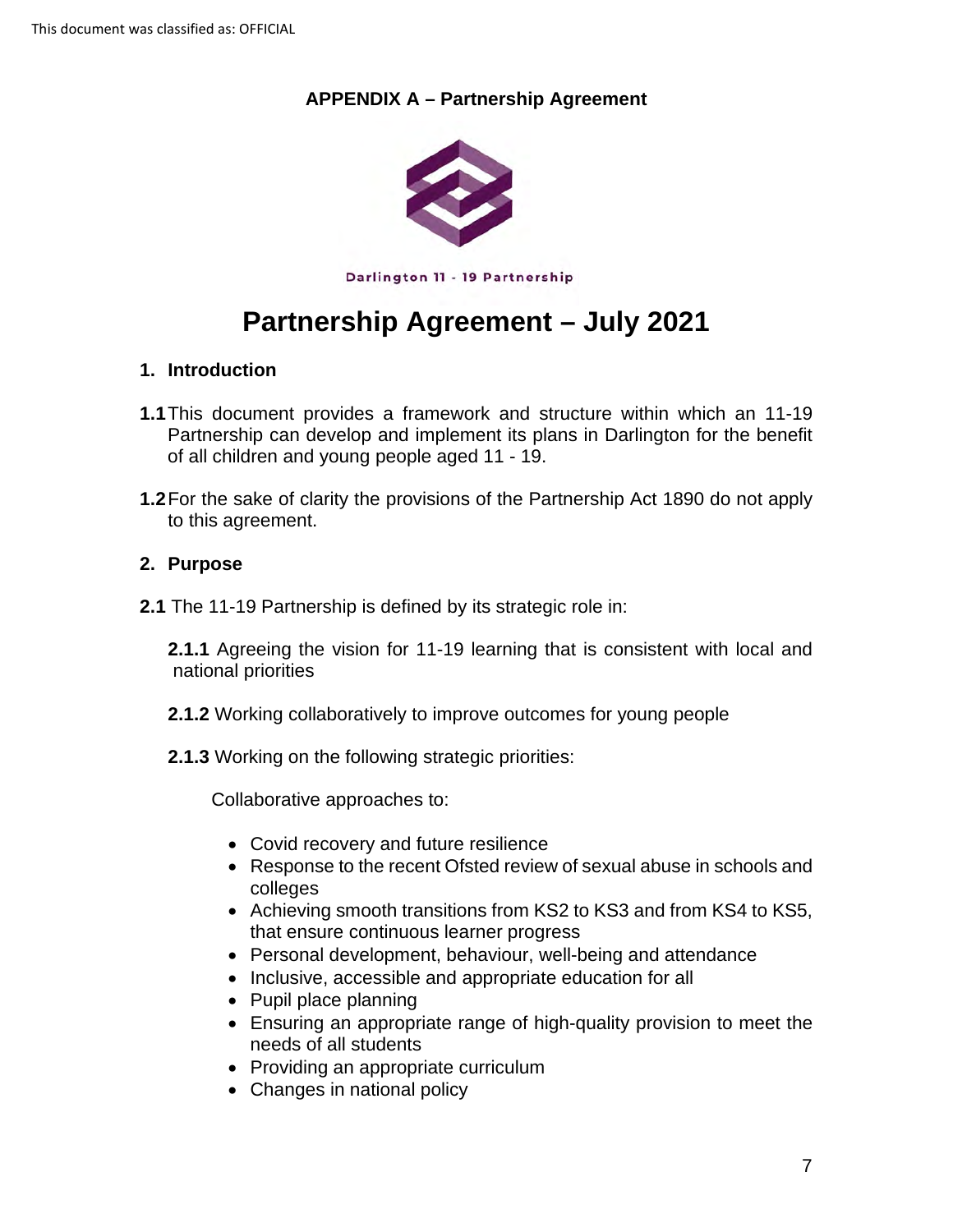#### **3. Partners**

**3.1** The 11-19 Partnership will comprise:

- Headteachers and Principals of secondary schools (including academies and PRUs) and Chief Executives of multi-academy trusts
- Principals of Darlington College and Queen Elizabeth Sixth Form College
- The Assistant Director of Education and Inclusion, Darlington Borough Council, who may be accompanied by officers

 schools. The Chair of the Leadership Group also attends 11 – 19 Partnership A primary school Headteacher attends as an observer to represent primary meetings.

- the right level of authority and personal influence to enable the Partnership to **3.2** The Partnership will appoint a Chair, by consensus, who will be a secondary Headteacher, Principal or Chief Executive of a multi-academy trust, and has reach decisions and make links to other relevant organisations.
- **3.3** The appointment of the Chair will be for a period of one year, unless otherwise agreed. If the position of Chair becomes vacant, an alternative Chair will be appointed by consensus at a Partnership meeting.
- academy trust that includes post-16 provision, unless otherwise agreed. **3.4** A Vice-Chair will be appointed by consensus for a period of one year, unless otherwise agreed. The Vice-Chair will be a Headteacher or Principal of a school or college that includes post-16 provision, or the Chief Executive of a multi-

#### **4. Scope and Remit**

- development within the Borough of Darlington. **4.1** The 11-19 Partnership is a strategic body providing leadership, management, planning, co-ordination and accountability for 11-19 learning provision and
- **4.2** The overall aim of the Partnership is to ensure that Darlington is recognised as an area of excellence in the provision of 11-19 learning.
- sustainable 11-19 Partnership Strategy. This strategy will be reviewed **4.3** The Partnership will develop a clear, fit-for-purpose, deliverable and regularly by the Partnership.

#### **5. Role and Responsibilities of Partners**

- **5.1** All Partnership members will attend meetings or provide another representative with delegated authority for decision-making on their behalf to attend meetings.
- people aged 11 19. **5.2** Partners will work collaboratively to improve outcomes for children and young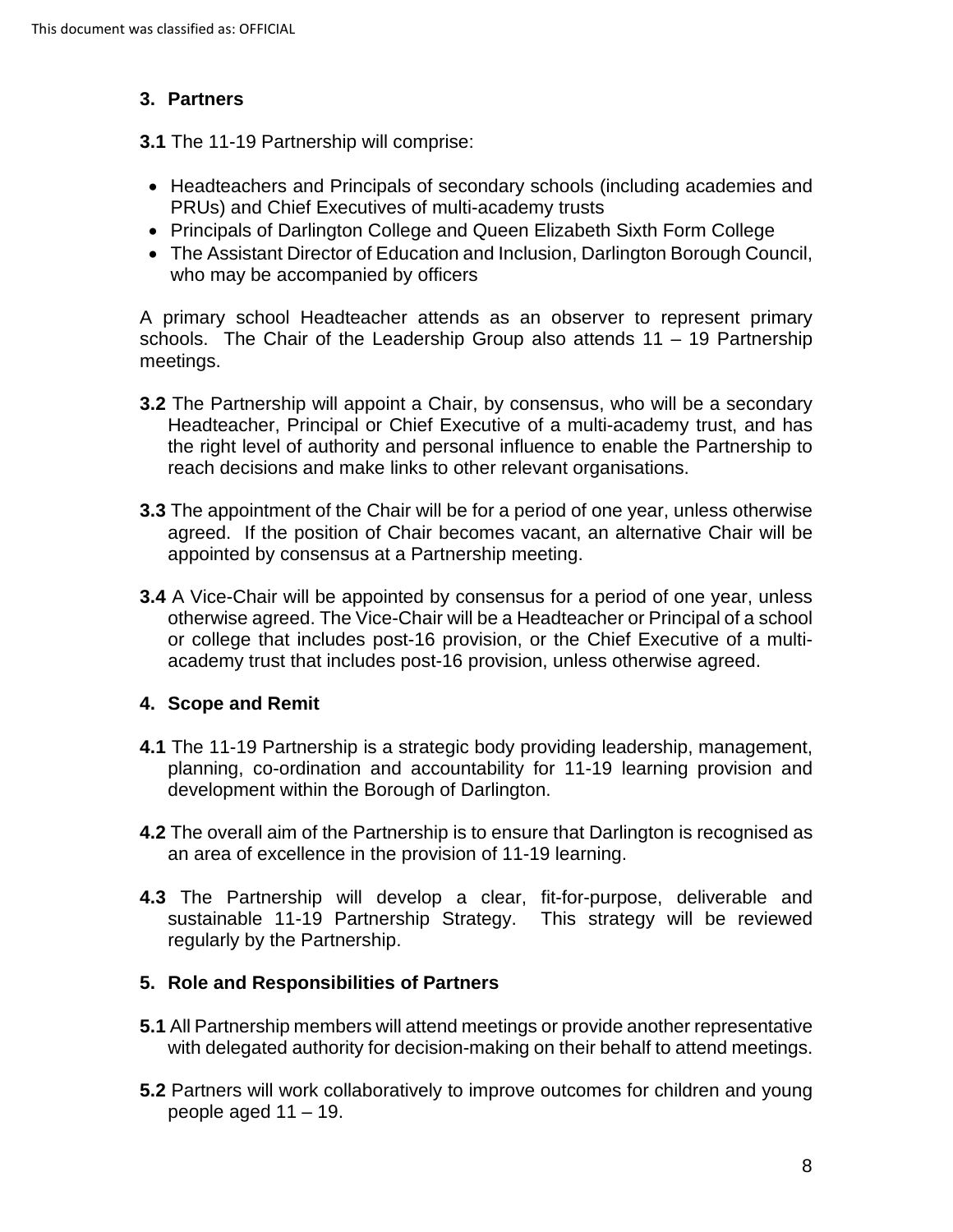- **5.3** The Partnership operates a number of sub-groups and, where appropriate, will establish working groups to carry out specific pieces of work. Sub-groups and working groups are expected to make recommendations for consideration by the Partnership.
- **5.4** The Partnership may choose to delegate decision-making authority to its subgroups or working groups for specific purposes.
- **5.5** All Partnership members agree to communicate the work of the Partnership positively, pro-actively and consistently.
- **5.6** All Partnership members agree to fulfil the roles and complete the activities they agree to undertake on behalf of the Partnership within agreed timescales, within budget and to the highest standard.
- procedures of their employing organisation, e.g. codes of conduct, anti-fraud and corruption, information governance, freedom of information, data **5.7** Employees working within the Partnership are bound by the policies and protection, human rights, equal opportunities and DBS.
- by another Partner or any third party as a result of any breach of this **5.8**The Partners shall not be liable to each other for any loss incurred or suffered agreement.

#### **6. Structure**

- **6.1** The structure of the 11-19 Partnership will be:
	- • **Chair and Vice-Chair**  Individuals with the appropriate authority, knowledge, influence and independence
	- • **Partnership Manager**  A person capable of providing strategic leadership and management of the Partnership. The Partnership Manager and relevant officers of the local authority may attend as appropriate but will not have voting rights
	- • **Partnership**  The main body responsible for making decisions with respect to the 11-19 agenda in Darlington. It may also choose to delegate decisionmaking authority to sub-groups or working groups which will be similarly accountable
	- • **Sub-groups and working groups**  There will be a number of sub-groups responsible for policy development for specific areas of work as delegated by the Partnership
	- • **Support**  The Education Partnerships team will arrange and support meetings for the Partnership and sub-groups
- **6.2** The Partnership will regularly review its structure and processes to ensure they are fit for purpose.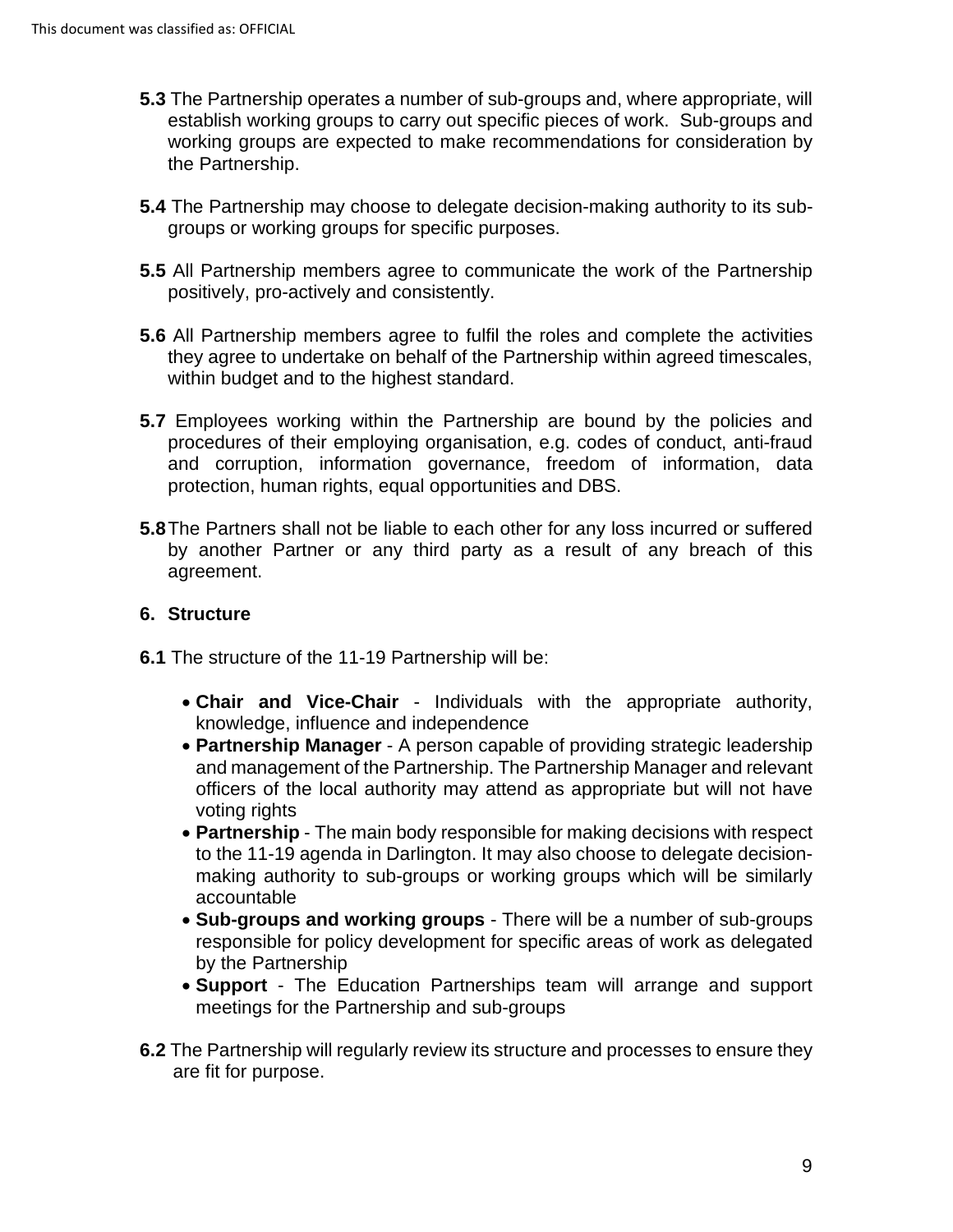#### **7. Meetings**

- **7.1** The Education Partnerships team will ensure that an agenda and papers are provided for each meeting.
- **7.2** All papers must be submitted to the Education Partnerships team a minimum of 8 working days prior to the meeting at which they are to be considered.
- **7.3** The Education Partnerships team undertakes to circulate papers a minimum of 5 working days prior to the meeting.
- **7.4** The Education Partnerships team will minute all Partnership meetings and will circulate the minutes within 10 working days of the meeting to all Partnership member representatives and attendees.
- **7.5** The Education Partnerships team will also support the sub-groups and working groups, where appropriate, where the same arrangements will apply to agendas, papers and minutes.
- prepared for Partnership meetings. Similarly, if delegated representatives are **7.6** It is the responsibility of each member to ensure they are appropriately sent, it is the responsibility of the Partnership member to ensure they are fully briefed and able to contribute to and reach agreement / vote on each and every issue put before and to the meeting.
- **7.7** A meeting will be considered quorate if 60% of members are in attendance.
- **7.8** Minutes of the meetings of the Partnership will make it clear that they do not express the views of individual partners.

#### **8. Accountability, Performance Management and Reporting**

- **8.1** The overall strategic direction of the 11 19 Partnership will be provided by the Darlington Education Strategy Group. The Darlington Education Strategy Group will approve any Partnership work programmes.
- strategic 11-19 Partnership Strategy. **8.2** The Partnership Manager will oversee the development of a high level,
- meet any targets set out in the Strategy and on any other criteria agreed as a **8.3** The Partnership Manager will have responsibility for reporting on progress to requirement of external funding.
- **8.4** Each sub-group or working group will be required to provide progress reports.

#### **9. Decision-making**

 basis of consensus. Voting will only take place as a last resort and when it **9.1** It is a key principle of the Partnership that decisions should be made on the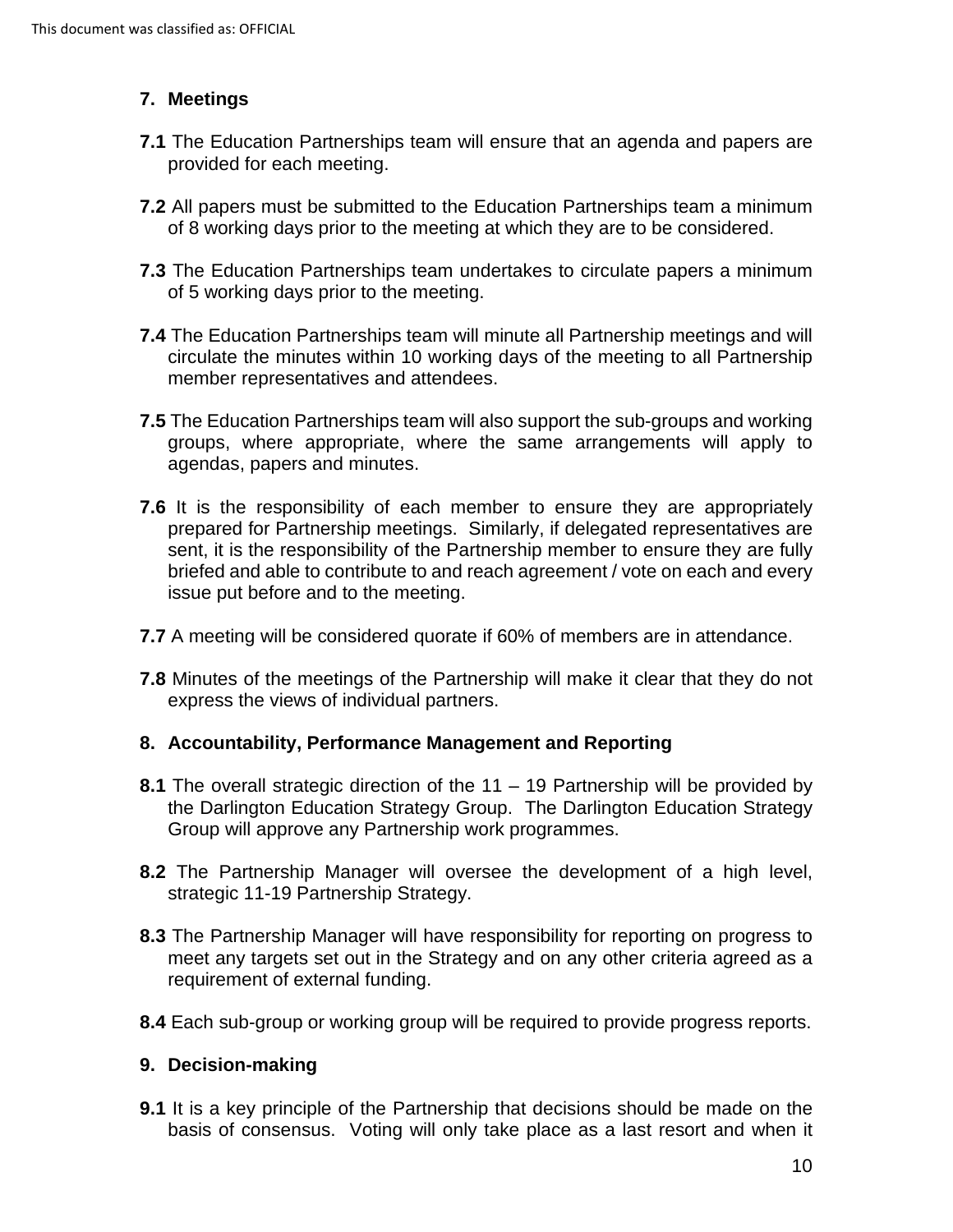the Chair will have a casting vote. It is not anticipated that voting will be does, decisions will be made on a simple majority basis. In the event of a tie, necessary in the sub-group and working groups.

#### **10.Internal Audit**

- **10.1** To carry out their duties effectively, Internal Audit staff from partner organisations shall have access upon request to:
	- $\bullet$  All assets, documents, accounts, property, vouchers, records, correspondence and other information and data from partner organisations, in relation to this agreement, which are reasonably necessary for the proper performance of their duties.
	- • Any partner organisation or agency employee, to obtain information, explanations and assurance deemed necessary to form an opinion on the adequacy of systems and / or controls in relation to this agreement.

All officers and members of the partner organisations will render every assistance to internal auditors in the conduct of their business.

#### **11.Partnership Review**

- **11.1** The Partnership will undertake a review of its activities regularly to ensure that purpose, structure, plans, roles, budget and activities remain in line with local and national priorities.
- **11.2** The outcomes from the review will be discussed by the Partnership, which will consider the need for any changes to the plans and processes of the Partnership.

#### **12.Dispute Resolution**

- **12.1** The Partnership expects that any disputes between Partnership members will be resolved by discussions and negotiation.
- **12.2** When any Partnership member or members feel that the Partnership or Partnership member(s) has not met their obligations under this agreement, this should first be discussed between the parties.
- between the parties. **12.3** If necessary, the Partnership Manager should attempt informally to mediate
- of a Partnership member or delegated representative or a breach of the terms **12.4** A Partnership member will be deemed to have not met their obligations if they have not met their commitments to participation and action agreed with the Partnership or its constituent groups, including the persistent non-attendance and conditions contained in the Partnership Agreement.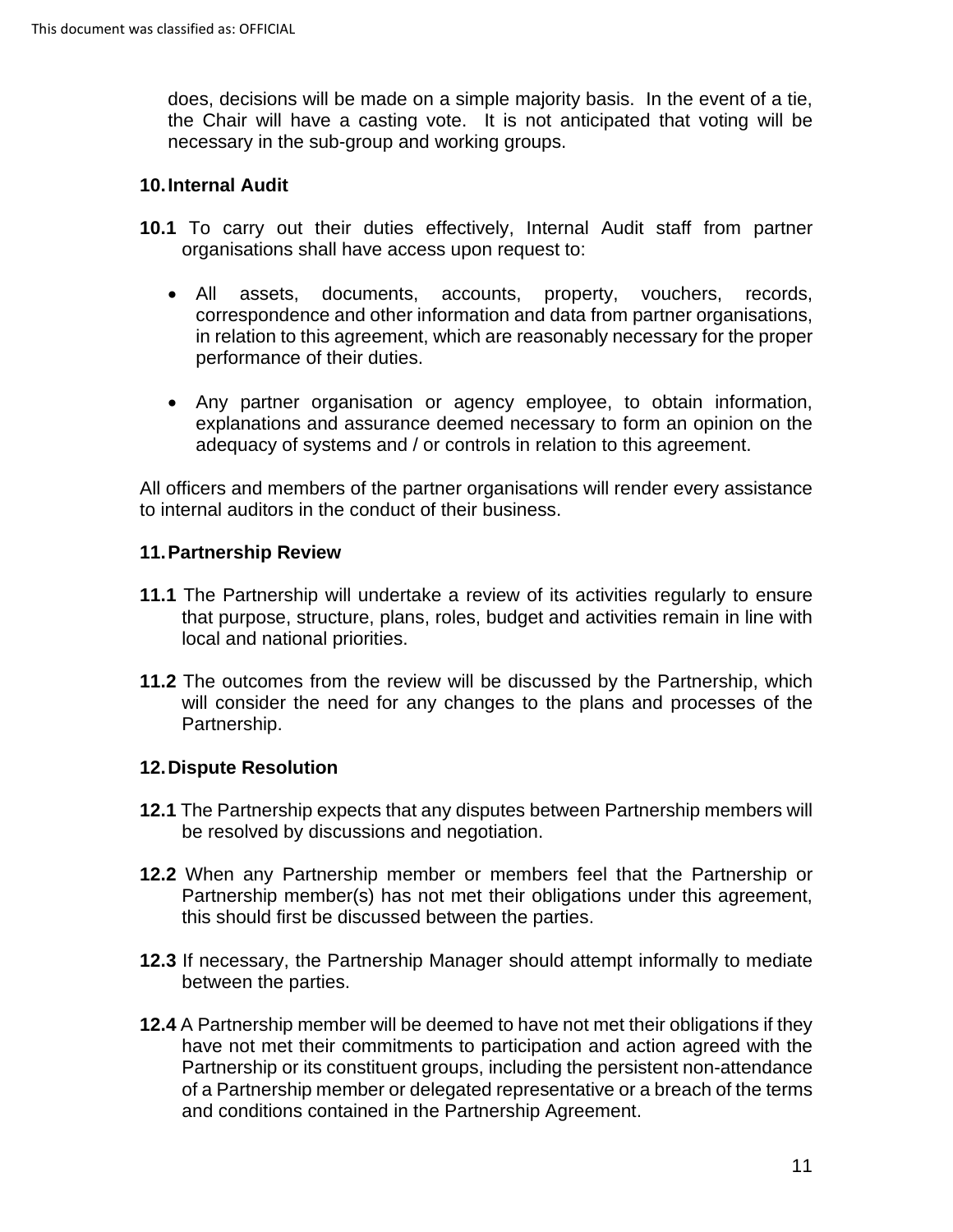#### **13.Interests of Members of the Partnership**

- **13.1** Members of the Partnership must not take part in a decision or seek to influence a decision in which they have a relevant interest.
- **13.2** They have a relevant interest if their personal well-being or financial position, or that of any relative or friends of theirs may be affected by the decision.
- **13.3** A member may also have a relevant interest if they are members of a group or body who will benefit from a contract, grant or other financial relationship with the Partnership or another member of the Partnership as a result of a decision of the Partnership.
- **13.4** If a decision is made in which they have a relevant interest, they should leave the room and not take part in any discussion.

#### **14.Joining and Leaving the Partnership**

- **14.1** Joining the Partnership
- joining of an organisation to the Partnership without the formal agreement **14.1.1** The Partnership agrees that no Partnership member can authorise the of the Partnership in a unanimous vote.
- **14.2** Leaving the Partnership
- this agreement. If a member is regularly absent from Partnership meetings, **14.2.** All members of the Partnership are expected to fulfil their duties as set out in without sending a deputy, or does not fulfil the other stated roles and responsibilities of partners, he or she will be asked to leave the Partnership.

#### **15. Winding up the Partnership**

 responsibility of the Partnership members to ensure a smooth transition and **15.1** The Partnership will continue until it reaches a consensus that its work has reached a conclusion or cannot proceed further. It will be the joint handover of ongoing activities which minimises any disruption to young people and those organisations involved in 11-19 learning provision.

#### **16. Review of this Agreement**

**16.1** This Partnership Agreement will be reviewed annually by the Partnership and, where appropriate, variations agreed.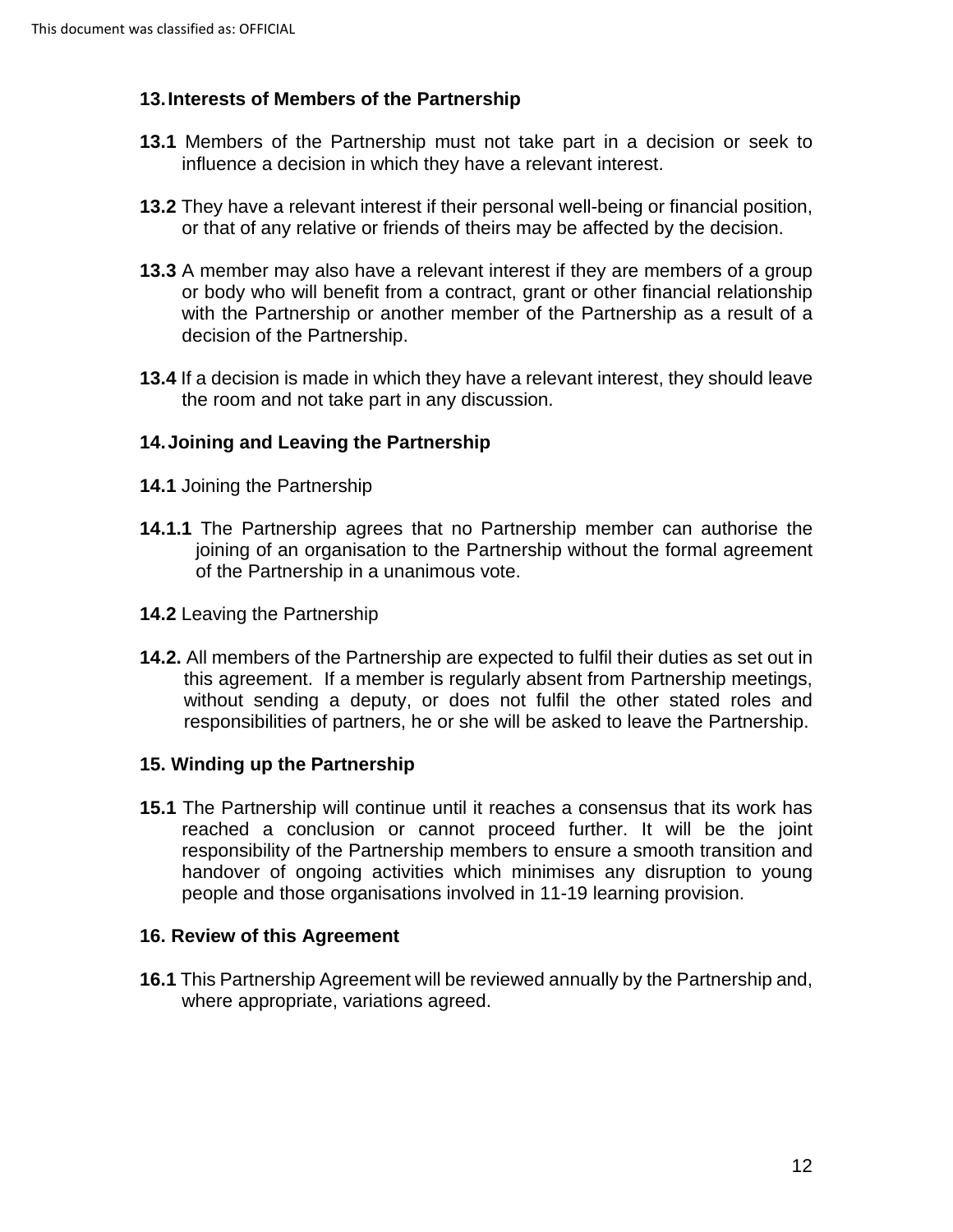### **ACCEPTANCE OF THE TERMS OF THE PARTNERSHIP AGREEMENT**

Darlington 11-19 Partnership Agreement July 2021

I confirm that I agree to operate within the terms of this agreement:

| Signature: |  |
|------------|--|
| Date:      |  |
| Name:      |  |

**Partner Organisation:** \_\_\_\_\_\_\_\_\_\_\_\_\_\_\_\_\_\_\_\_\_\_\_\_\_\_\_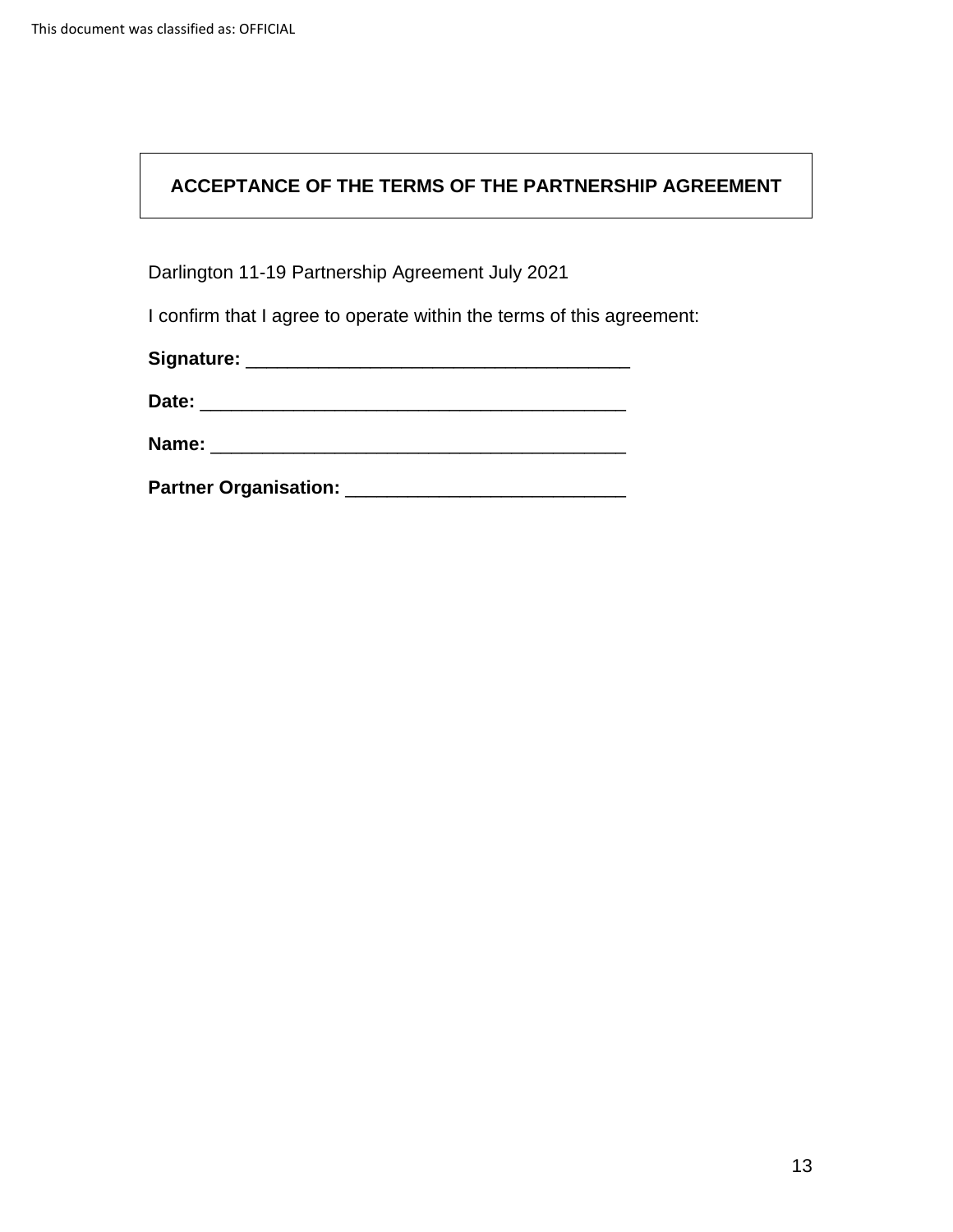**APPENDIX B: 11-19 Partnership Sub-group Structure**